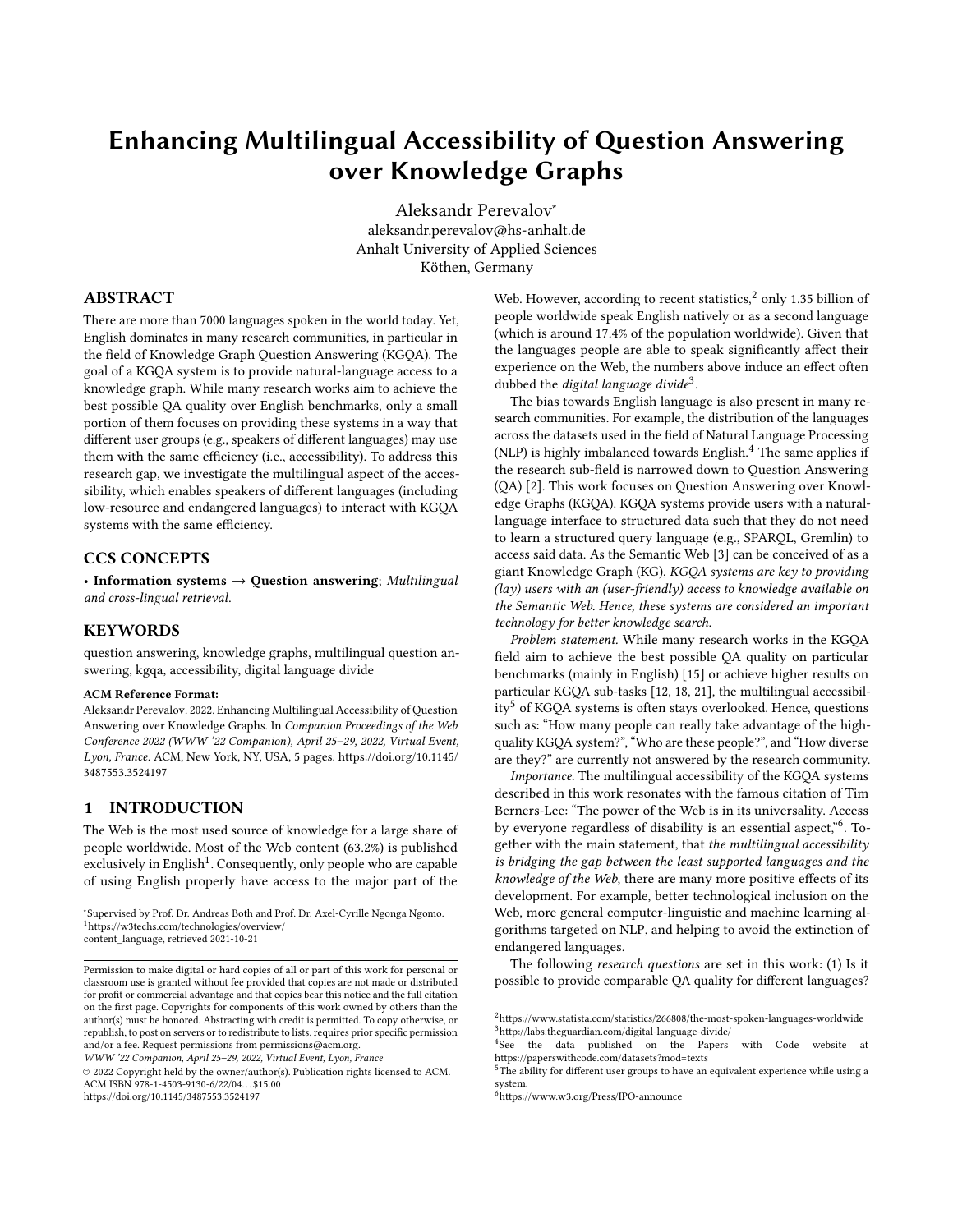<span id="page-1-4"></span>

| Name                  | Year | Languages                                     | Online<br>Demo | <b>API</b> | Source code |
|-----------------------|------|-----------------------------------------------|----------------|------------|-------------|
| Freitas A. et al. [7] | 2011 | not reported                                  | no             | no         | no          |
| QALL-ME [25]          | 2011 | en, de, it, es                                | no             | no         | yes         |
| Aggarwal N. [1]       | 2012 | not reported                                  | no             | no         | no          |
| XKnowSearch! [23]     | 2016 | en, de, zh                                    | yes            | no         | no          |
| UTQA $[16]$           | 2016 | en, es, fs                                    | no             | no         | no          |
| BreXearch [22]        | 2017 | en, de, es                                    | no             | no         | no          |
| AMUSE <sup>[8]</sup>  | 2017 | en, de, es                                    | no             | no         | yes         |
| DeepPavlov [4]        | 2018 | en, ru                                        | no             | no         | yes         |
| Platypus [19]         | 2018 | en, fr, es                                    | yes            | no         | no          |
| QAnswer [6]           | 2018 | en, de, fr, it, es, pt, nl, zh, ar, ja, ru    | yes            | yes        | no          |
| Zhou Y. et al. $[24]$ | 2021 | en, fa, de, ro, it, ru, fr, nl, es, hi IN, pt | no             | no         | no          |

Table 1: Multilingual KGQA systems overview over the past 10 years

(2) What is the influence of languages on the QA quality? (3) What KGQA sub-tasks (e.g., Named Entity Linking, Relation Detection) are influenced mostly? (4) Which are efficient ways to adapt an out-of-the-box KGQA system to a new language? (5) What patterns are utilized by users while asking questions to a QA system? (6) Do users utilize different question patterns in native/non-native language while using a QA system? (7) What are the suitable metrics for evaluation the QA system's accessibility w.r.t. the multilingual aspect?

This paper is structured as follows: in Section [1](#page-0-6) the introduction, problem statement, importance, and research questions are described. Thereafter, related work is presented in Section [2.](#page-1-0) The approach and the methodology of the work are described in Section [3.](#page-1-1) In Section [4](#page-2-0) current results of the work are presented. The paper is concluded in Section [5.](#page-2-1)

## <span id="page-1-0"></span>2 RELATED WORK

#### 2.1 Multilingual Benchmarks

Today, the research in the field of KGQA is strongly dependent on data, and it suffers from a pronounced lack of multilingual benchmarks [\[10,](#page-4-18) [11\]](#page-4-19). To the best of our knowledge, only three benchmarks exist that tackle multiple languages: (1) QALD-9 [\[20\]](#page-4-20) contains 558 questions in 10 languages over the DBpedia knowledge graph<sup>[7](#page-1-2)</sup>; (2)  $\rm RuBQ$  2.0 [\[17\]](#page-4-21) is a KGQA dataset over Wikidata $^8$  $^8$  that contains 2910 questions [\[17\]](#page-4-21) in Russian language and machine-translated English language; (3) CWQ [\[5\]](#page-4-22) is a recently published KGQA dataset over Wikidata that is based on CFQ data [\[9\]](#page-4-23). CWQ contains questions in the Hebrew, Kannada, Chinese, and English languages. All the non-English questions were obtained using machine translation with several rule-based adjustments.

# 2.2 Multilingual Knowledge Graph Question Answering (mKGQA)

Table [1](#page-1-4) contains mKGQA systems that were developed in the last 10 years, the languages they support and their availability in terms of online demos, APIs and source code. Both papers authored by Freitas et al. [\[7\]](#page-4-7) and Aggarwal [\[1\]](#page-4-9) propose similar vocabulary independent approach that consists of entity linking, semantic parsing, and relatedness search. The QALL-ME system [\[25\]](#page-4-8) represents a context-aware (location and time) architecture that incorporates a set of language-dependent components and language identifiers at the very beginning of the QA pipeline. The XKnowSearch! [\[23\]](#page-4-10) and BreXearch [\[22\]](#page-4-12) systems use keyword matching and enrichment of multilingual content with means of KG to retrieve content that is relevant to a user's query. The UTQA [\[16\]](#page-4-11) uses a QA pipeline of several language-dependent components, such as keyword extraction and type identification, entity linking, and answer extraction. The AMUSE system employs a compositional approach including creation of a question's dependency tree and tree nodes linking to a KB. The DeepPavlov KBQA system $^9$  $^9$  [\[4\]](#page-4-14) works based on a set of large language-dependent deep learning models that perform such tasks as: query type prediction, entity detection, relation detection and path ranking. Platypus [\[19\]](#page-4-15) transforms a natural-language question into a custom logical representation using a languagedependent grammatical analyzer and set of predefined rules. The QAnswer system [\[6\]](#page-4-16) executes a four-step QA pipeline to answer a question: question expansion, query construction, query ranking, and answer decision. The pipeline is KG-independent and easily portable to a new language. The recent publication of Zhou et al. [\[24\]](#page-4-17) combines bilingual lexicon induction (BLI) method and multilingual pre-trained language models for answering questions over a knowledge graph.

# <span id="page-1-1"></span>3 APPROACH AND METHODOLOGY

The approach for improving multilingual accessibility of KGQA systems employed in this work is based on enabling such systems to work agnostic to an input/output language or be easily adaptable to the new languages, with a focus on the low-resource and endangered languages while preserving the QA quality.

The research methodology consists of the following steps: systematizing existing models and methods for multilingual KGQA, creating multilingual or language-agnostic resources (s.t., benchmarks, language models) and developing a language-agnostic framework for KGQA systems.

<span id="page-1-2"></span><sup>7</sup><https://www.dbpedia.org/>

<span id="page-1-3"></span><sup>8</sup><https://www.wikidata.org>

<span id="page-1-5"></span><sup>9</sup><http://docs.deeppavlov.ai/en/master/features/models/kbqa.html>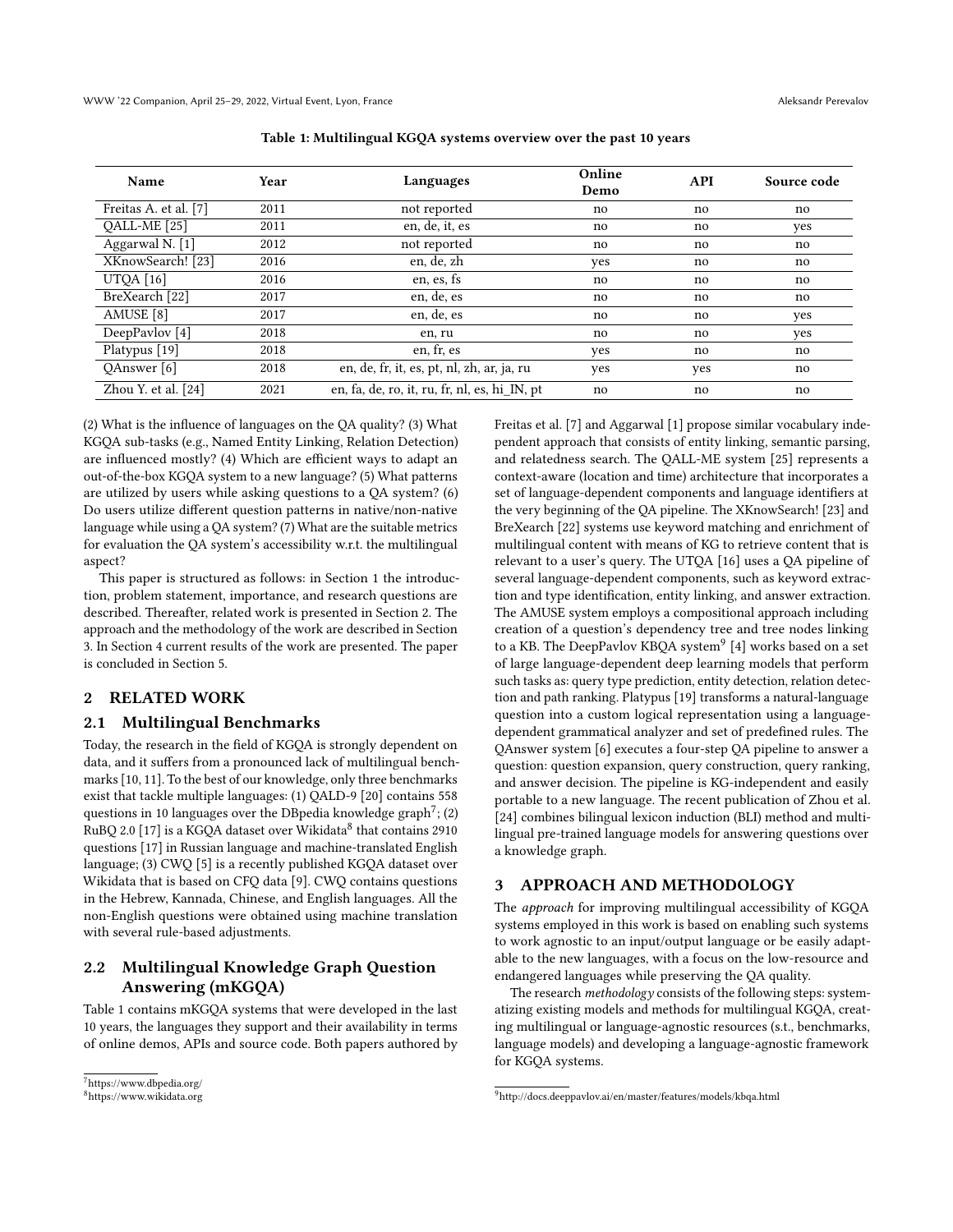Enhancing Multilingual Accessibility of Question Answering over Knowledge Graphs WWW '22 Companion, April 25–29, 2022, Virtual Event, Lyon, France

### <span id="page-2-0"></span>4 RESULTS

## 4.1 Multilingual benchmark QALD-9-Plus

As the KGQA field lacks of high-quality multilingual datasets for evaluation, a new benchmark for KGQA called QALD-9-Plus [\[14\]](#page-4-24) was created<sup>[10](#page-2-2)</sup>. It is based on the widely used QALD-9 [\[20\]](#page-4-20) and was extended by creating translations from its English questions to German, French, Russian, Armenian, Belarusian, Lithuanian, Bashkir, and Ukrainian. The translations were carried out by native speakers of corresponding languages in a crowd-sourcing setting. In addition, the DBpedia SPARQL queries from QALD-9 were transferred to Wikidata to improve the usability of the data. As QALD-9-Plus contains multiple text representations for several languages and the questions are multilingual (i.e., parallel corpus), it enables researchers to address the paraphrasing and machine translation tasks. In addition, paraphrasing may be done on the SPARQL query level (i.e., from DBpedia to Wikidata). QALD-9-Plus keeps the QALD-JSON format to be reusable by the research community. QALD-9-Plus is a significant contribution to the multilingual KGQA research community that creates wider possibilities for evaluation of KGQA systems.

# 4.2 Machine translation for monolingual KGQA

The experimental results shown in Table [2](#page-3-0) and reported in [\[13\]](#page-4-25) suggest that machine translation (MT) improves the QA quality in most cases if a source language is translated to English as the English language strongly dominates w.r.t. the QA quality for all the systems. The translation impact on the QA quality is weakly dependent on the source language. At the same time, a target language strongly influences the quality. In this case, the improvement or decrease of the QA quality is depending on how precise a system can handle questions in a given target language.

It was identified that the MT quality (BLEU, NIST) has either a small or moderate positive correlation with QA quality. However, we believe that ordinary MT quality metrics are not the only feature that correlates with the QA quality. In the future, it is worth investigating different aspects of machine translation that are play a central role for QA. For example, we would like to determine how precisely named entities in a question are translated (as they play a very important role in a QA process). This is motivated by ongoing research, in which we observed several examples where a failed translation of named entities led to questions that could not be answered by QA systems.

Finally, it is possible to effectively adapt a KGQA system to an unsupported language by using  $MT$ , s.t., , the accessibility of information on the Web for non-English speakers can be strongly improved. Given current results, the best strategy is obviously to translate a source language to English, which is still de-facto dominating w.r.t. the QA quality. However, research is required to identify the best possible component combinations.

# 4.3 KGQA leaderboard

The evaluation of a KGQA system is an important step towards comparing its ability to answer the questions with similar systems. Recently, the centralized data-repositories (leaderboards) that collect evaluation results for different research fields became popular. Such leaderboards are enabling researchers to form a global view on the corresponding research field.

To the best of the authors knowledge, no leaderboards for KGQA exist. Thus, it was decided to create the Knowledge Graph Question Answering Leaderboard [\[15\]](#page-4-3) by gathering the evaluation results for the majority of KGQA benchmarks, analyzing it and publishing online<sup>[11](#page-2-3)</sup>. The current state of the work covers 100 publications and 98 systems from the last decade. The analysis of the data has demonstrated several valuable insights. For example, the authors of 72% papers did not include all the evaluation results from other publications in their comparison that were already available at a particular point of time; the evaluation values across the publications are mostly consistent because the results are not reproduced but cited; only 16.8% of the results are tackling languages other than English. The leaderboard will be continuously updated in order to keep track of the state-of-the-art results in KGQA.

# <span id="page-2-1"></span>5 CONCLUSIONS AND FUTURE WORK

The initiative on multilingual accessibility described in this work has been started with extending existing KGQA benchmark by involving native speakers of different languages in a crowd-sourcing setting. Another research contribution pertained to studying the applicability of the machine translation approach to monolingual KGQA systems, s.t., the systems could be easily adapted to new languages and side effects of this approach can be identified. The creation of KGQA leaderboard clearly demonstrated the missing inclusion of languages other than English in the research field. Additionally, this work is focused on the language-independent KGQA pipelines. In particular, the multilingual EAT classification component was designed and implemented.

The long-term research agenda of this work is not only focused on the individual contributions of the authors but also is targeted on raising the problems of multilingual accessibility of KGQA systems as well as the Semantic Web to the whole research community.

The following tasks are set for the future work: extend mKGQA benchmarks w.r.t. the number of questions and languages, make a systematic review on the current methods on mKGQA, develop vocabulary-independent KGQA pipelines.

### ACKNOWLEDGMENTS

I would like to thank my supervisor, Prof. Dr. Andreas Both, who gave me the chance to work on my dissertation. I would also like to thank the Anhalt University of Applied Sciences for the support. Finally, I would like to thank Prof. Dr. Axel-Cyrille Ngonga Ngomo, who agreed to co-supervise my dissertation.

<span id="page-2-2"></span><sup>10</sup>[https://github.com/Perevalov/qald\\_9\\_plus](https://github.com/Perevalov/qald_9_plus)

<span id="page-2-3"></span><sup>11</sup><https://kgqa.github.io/leaderboard/>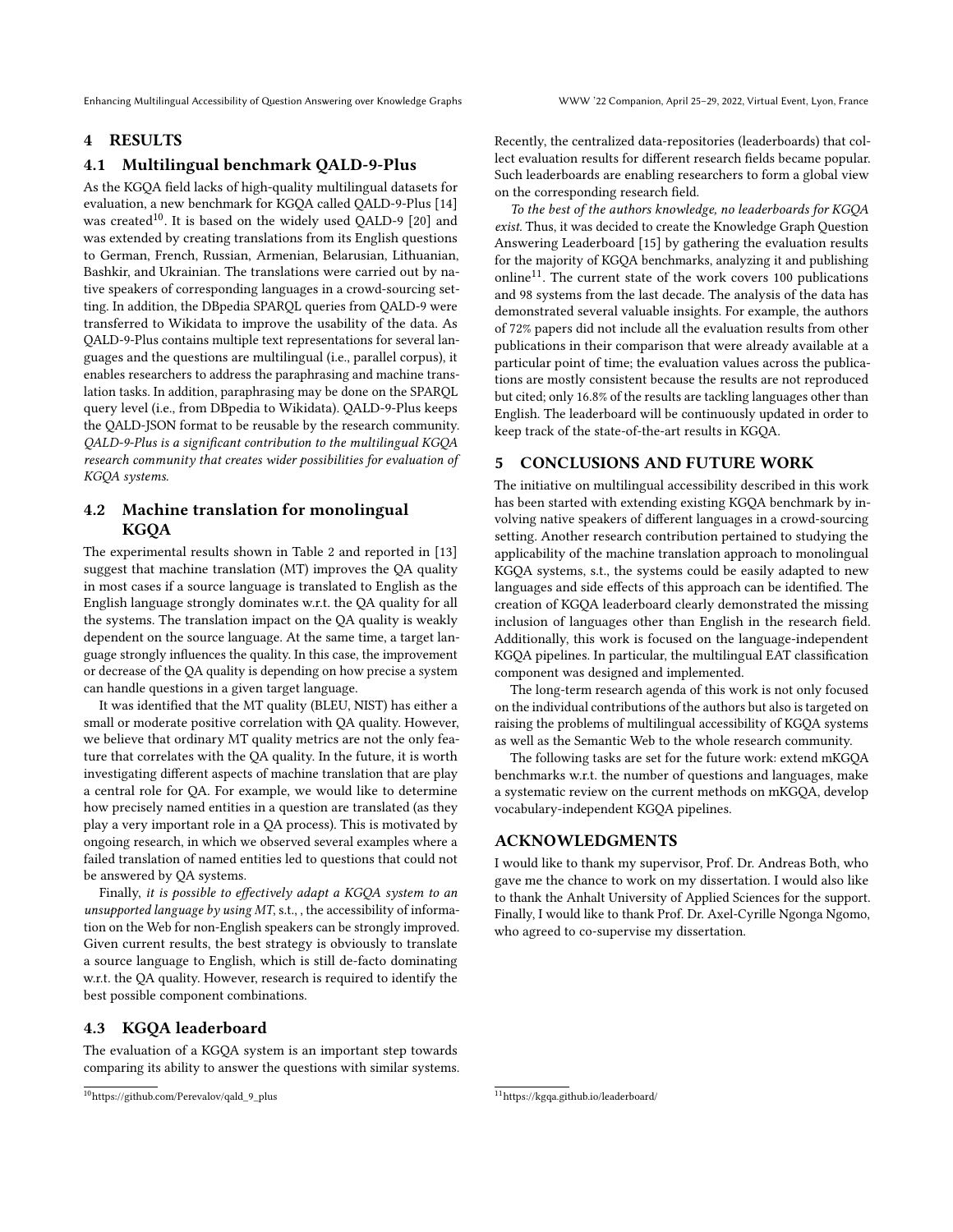| Table 2: Evaluation results for the machine translated questions. |
|-------------------------------------------------------------------|
|-------------------------------------------------------------------|

<span id="page-3-0"></span>

|             | Target            | <b>MT</b> Tool         | <b>QAnswer</b>   |                   | <b>DeepPavlov</b> |                                                                      | Platypus                                        |          |                             |                             |          |  |
|-------------|-------------------|------------------------|------------------|-------------------|-------------------|----------------------------------------------------------------------|-------------------------------------------------|----------|-----------------------------|-----------------------------|----------|--|
| Source      |                   |                        | Precision        | Recall            | F1 score          | Precision                                                            | Recall                                          | F1 score | Precision                   | Recall                      | F1 score |  |
|             |                   | <b>Native</b> *        | 0.5046           | 0.4484            | 0.4459            | 0.1765                                                               | 0.113                                           | 0.124    | 0.1589                      | 0.1526                      | 0.1503   |  |
| en          |                   | Yandex                 | 0.3491           | 0.3518            | 0.3283            |                                                                      |                                                 |          |                             |                             |          |  |
|             | de                | Helsinki NLP           | 0.349            | 0.35              | 0.3374            | not supported by the system                                          |                                                 |          | not supported by the system |                             |          |  |
|             |                   | Yandex                 | 0.2284           | 0.2161            | 0.2107            | 0.0735<br>0.0699<br>0.0711                                           |                                                 |          |                             |                             |          |  |
|             | ru                | Helsinki NLP           | 0.2238           | 0.2063            | 0.2041            | 0.0882                                                               | not supported by the system<br>0.0784<br>0.0735 |          |                             |                             |          |  |
|             |                   | Yandex                 | 0.3216           | 0.2949            | 0.2886            |                                                                      |                                                 |          | 0.0894                      | 0.101                       | 0.0892   |  |
|             | fr                | Helsinki NLP           | 0.3076           | 0.2819            | 0.2757            |                                                                      | not supported by the system                     |          |                             | 0.0936                      | 0.0819   |  |
|             |                   | Native                 | 0.3305           | 0.3244            | 0.3171            | not supported by the system                                          |                                                 |          |                             |                             |          |  |
|             |                   | Yandex                 | 0.4136           | 0.3871            | 0.3649            | 0.1985                                                               | 0.1259                                          | 0.1392   | 0.1227                      | 0.1160                      | 0.1144   |  |
|             | $en\star$         | Helsinki NLP           | 0.4095           | 0.3811            | 0.3657            | 0.1618                                                               | 0.0983                                          | 0.1093   | 0.1521                      | 0.1434                      | 0.1426   |  |
| de          |                   | Yandex                 | 0.2233           | 0.2014            | 0.2033            | 0.0882                                                               | 0.0737                                          | 0.0763   |                             |                             |          |  |
|             | ru                | Helsinki NLP           |                  |                   |                   | not supported by the system<br>no model provided                     |                                                 |          |                             |                             |          |  |
|             |                   | Yandex                 | 0.3105           | 0.2823            | 0.2771            |                                                                      |                                                 |          | 0.1227                      | 0.116                       | 0.1144   |  |
|             | fr                | Helsinki NLP           | 0.2832           | 0.2621            | 0.2521            | not supported by the system                                          |                                                 | 0.0591   | 0.0662                      | 0.0593                      |          |  |
|             |                   | Native                 | 0.2102           | 0.2055            | 0.2006            | 0.0956                                                               | 0.0833                                          | 0.087    | not supported by the system |                             |          |  |
|             |                   | Yandex                 | 0.4409           | 0.3979            | 0.3898            | 0.1691                                                               | 0.1054                                          | 0.1161   | 0.1613                      | 0.1527                      | 0.1511   |  |
|             | $en\star$         | Helsinki NLP           | 0.3912           | 0.3602            | 0.3463            | 0.1324                                                               | 0.0793                                          | 0.0879   | 0.1324                      | 0.0793                      | 0.0879   |  |
| ru          | de                | Yandex                 | 0.292            | 0.2988            | 0.2717            | not supported by the system                                          |                                                 |          | not supported by the system |                             |          |  |
|             |                   | Helsinki NLP           |                  | no model provided |                   |                                                                      |                                                 |          |                             |                             |          |  |
|             | fr                | Yandex                 | 0.2982           | 0.2734            | 0.2662            | not supported by the system                                          |                                                 |          | 0.0784                      | 0.0919                      | 0.0781   |  |
|             |                   | Helsinki NLP           | 0.216            | 0.2044            | 0.1972            |                                                                      |                                                 |          | 0.0664                      | 0.0735                      | 0.0667   |  |
|             |                   | <b>Native</b>          | 0.221            | 0.2188            | 0.1904            | not supported by the system                                          |                                                 |          | 0.0526                      | 0.0526                      | 0.0526   |  |
|             | $en\star$         | Yandex                 | 0.4211           | 0.3504            | 0.3657            | 0.3158                                                               | 0.2202                                          | 0.2273   | 0.2105                      | 0.2105                      | 0.2105   |  |
|             |                   | Helsinki NLP           | 0.4211           | 0.3504            | 0.3657            | 0.2105                                                               | 0.1667                                          | 0.1729   | 0.2105                      | 0.2105                      | 0.2105   |  |
| $_{\rm fr}$ | de                | Yandex                 | 0.3301           | 0.3582            | 0.3101            | not supported by the system                                          |                                                 |          |                             | not supported by the system |          |  |
|             |                   | Helsinki NLP           | 0.2774           | 0.3056            | 0.2574            |                                                                      |                                                 |          |                             |                             |          |  |
|             | ru                | Yandex                 | 0.1158           | 0.1574            | 0.1228            | 0.1053                                                               | 0.1053                                          | 0.1053   | not supported by the system |                             |          |  |
|             |                   | Helsinki NLP           | $\overline{0}$   | $\boldsymbol{0}$  | $\bf{0}$          | 0.1053                                                               | 0.1053                                          | 0.1053   |                             |                             |          |  |
| lt          | en                | Yandex                 | 0.4196           | 0.3919            | 0.393             | 0.1739                                                               | 0.1094                                          | 0.1173   | 0.1739                      | 0.1522                      | 0.1594   |  |
|             |                   | Helsinki NLP           |                  |                   |                   |                                                                      | no model provided                               |          |                             |                             |          |  |
|             | de★               | Yandex                 | 0.3894           | 0.366             | 0.3734            | not supported by the system                                          |                                                 |          | not supported by the system |                             |          |  |
|             |                   | Helsinki NLP           | 0.4573           | 0.3935            | 0.3949            |                                                                      |                                                 |          |                             |                             |          |  |
|             | ru                | Yandex                 | 0.1732           | 0.1739            | 0.1735            | 0.0435                                                               | 0.0435                                          | 0.0435   | not supported by the system |                             |          |  |
|             | fr                | Helsinki NLP           | 0.1413           | 0.1522            | 0.1449            | 0.0435                                                               | 0.0435                                          | 0.0435   |                             |                             |          |  |
|             |                   | Yandex                 | 0.3326           | 0.2832            | 0.2916            | not supported by the system                                          |                                                 | 0.1359   | 0.1522                      | 0.1256                      |          |  |
|             |                   | Helsinki NLP           | 0.3036           | 0.2628            | 0.2642            |                                                                      |                                                 |          | 0.1304<br>0.1304            |                             | 0.1304   |  |
| uk          | $en\star$         | Yandex                 | 0.4315           | 0.4135            | 0.3917            | 0.1691                                                               | 0.1018                                          | 0.1137   | 0.1497                      | 0.1435                      | 0.1417   |  |
|             |                   | Helsinki NLP           | 0.3267           | 0.3301            | 0.3038            | 0.1691                                                               | 0.1024                                          | 0.1118   | 0.1422                      | 0.1344                      | 0.1348   |  |
|             | de                | Yandex<br>Helsinki NLP | 0.3186<br>0.2948 | 0.3032<br>0.2732  | 0.2882<br>0.2713  | not supported by the system                                          |                                                 |          | not supported by the system |                             |          |  |
|             |                   | Yandex                 | 0.2265           | 0.2253            | 0.2202            | 0.0735                                                               | 0.0699                                          | 0.0711   |                             |                             |          |  |
|             | ru<br>$_{\rm fr}$ | Helsinki NLP           | 0.2464           | 0.2397            | 0.2319            | 0.0662                                                               | 0.0625                                          | 0.0637   | not supported by the system |                             |          |  |
|             |                   | Yandex                 | 0.3085           | 0.2807            | 0.2727            |                                                                      |                                                 |          | 0.0968                      | 0.1066                      | 0.0953   |  |
|             |                   | Helsinki NLP           | 0.2268           | 0.2352            | 0.2076            | not supported by the system                                          |                                                 |          | 0.0775<br>0.0846            |                             | 0.0765   |  |
|             |                   | Yandex                 | 0.5455           | 0.4554            | 0.4562            | 0.0909                                                               | 0.0455                                          | 0.0606   | 0.0909<br>0.0909            |                             | 0.0909   |  |
| be          | en★               | Helsinki NLP           |                  |                   |                   |                                                                      | no model provided                               |          |                             |                             |          |  |
|             |                   | Yandex                 | 0.3654           | 0.2747            | 0.2746            |                                                                      |                                                 |          |                             |                             |          |  |
|             | de                | Helsinki NLP           |                  | no model provided |                   | not supported by the system                                          |                                                 |          | not supported by the system |                             |          |  |
|             |                   | Yandex                 | 0.1818           | 0.1818            | 0.1818            | 0.0909                                                               | 0.0909                                          | 0.0909   |                             |                             |          |  |
|             | ru                | Helsinki NLP           |                  |                   |                   | no model provided                                                    |                                                 |          | not supported by the system |                             |          |  |
|             |                   | Yandex                 | 0.4091           | 0.2281            | 0.2441            |                                                                      |                                                 |          | 0.0909                      | 0.0909                      | 0.0909   |  |
|             | fr                | Helsinki NLP           |                  | no model provided |                   | not supported by the system                                          |                                                 |          | no model provided           |                             |          |  |
| hy          |                   | Yandex                 | 0.2632           | 0.2188            | 0.2253            | 0.2105                                                               | 0.1149                                          | 0.1221   | 0.1579                      | 0.1579                      | 0.1579   |  |
|             | $en\star$         | Helsinki NLP           |                  |                   |                   |                                                                      | no model provided                               |          |                             |                             |          |  |
|             |                   | Yandex                 | 0.2774           | 0.3495            | 0.295             |                                                                      |                                                 |          |                             |                             |          |  |
|             | de                | Helsinki NLP           |                  | no model provided |                   | not supported by the system<br>not supported by the system           |                                                 |          |                             |                             |          |  |
|             |                   | Yandex                 | 0.0526           | 0.0526            | 0.0526            | 0.1053                                                               | 0.1053                                          | 0.1053   |                             |                             |          |  |
|             | ru                | Helsinki NLP           |                  |                   |                   | no model provided                                                    |                                                 |          | not supported by the system |                             |          |  |
|             |                   | Yandex                 | 0.1684           | 0.1662            | 0.1378            | 0.0526<br>0.0526<br>not supported by the system<br>no model provided |                                                 |          | 0.0526                      |                             |          |  |
|             | fr                | Helsinki NLP           |                  | no model provided |                   |                                                                      |                                                 |          |                             |                             |          |  |